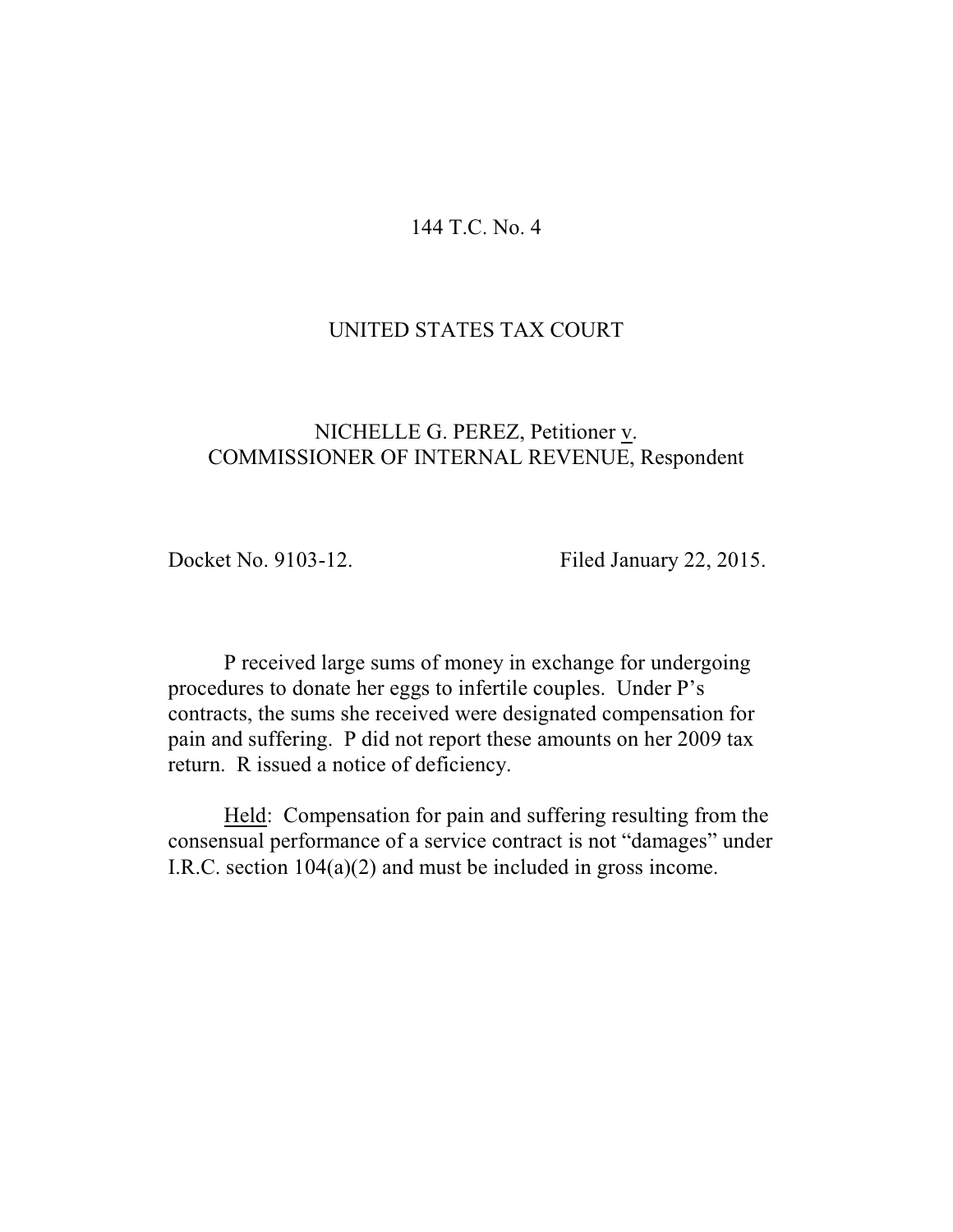Richard A. Carpenter, Jody N. Swan, and Kevan P. McLaughlin, for petitioner. $<sup>1</sup>$ </sup>

Terri L. Onorato, Robert Cudlip, Gordon Lee Gidlund, and Heather K. McCluskey, for respondent.

HOLMES, Judge: Nichelle Perez received \$20,000 under contracts that she signed with a clinic before she underwent a prolonged series of painful injections and operations to retrieve her unfertilized eggs for transfer to infertile couples. The contracts said that she was being paid in compensation for her pain and suffering. The Code says that *damages* for pain and suffering are not taxable.

Was the \$20,000 Perez received "damages"?

## FINDINGS OF FACT

Perez is a 29-year-old single woman from Orange County, California. She is a high-school graduate and worked as a full-time sales associate for Sprint. In her early 20s Perez learned about egg donation. Her Internet search soon led her to the website of the Donor Source International, LLC--an egg-donation agency in

<sup>&</sup>lt;sup>1</sup> The Court thanks petitioner's counsel for their outstanding *pro bono* work on the unprecedented question that this case raised. It also thanks the *amici curiae* who filed briefs on this case: Professor Bridget Crawford of Pace University School of Law; Professor Lisa Milot of University of Georgia School of Law; and Professor Timothy M. Todd of Liberty University School of Law.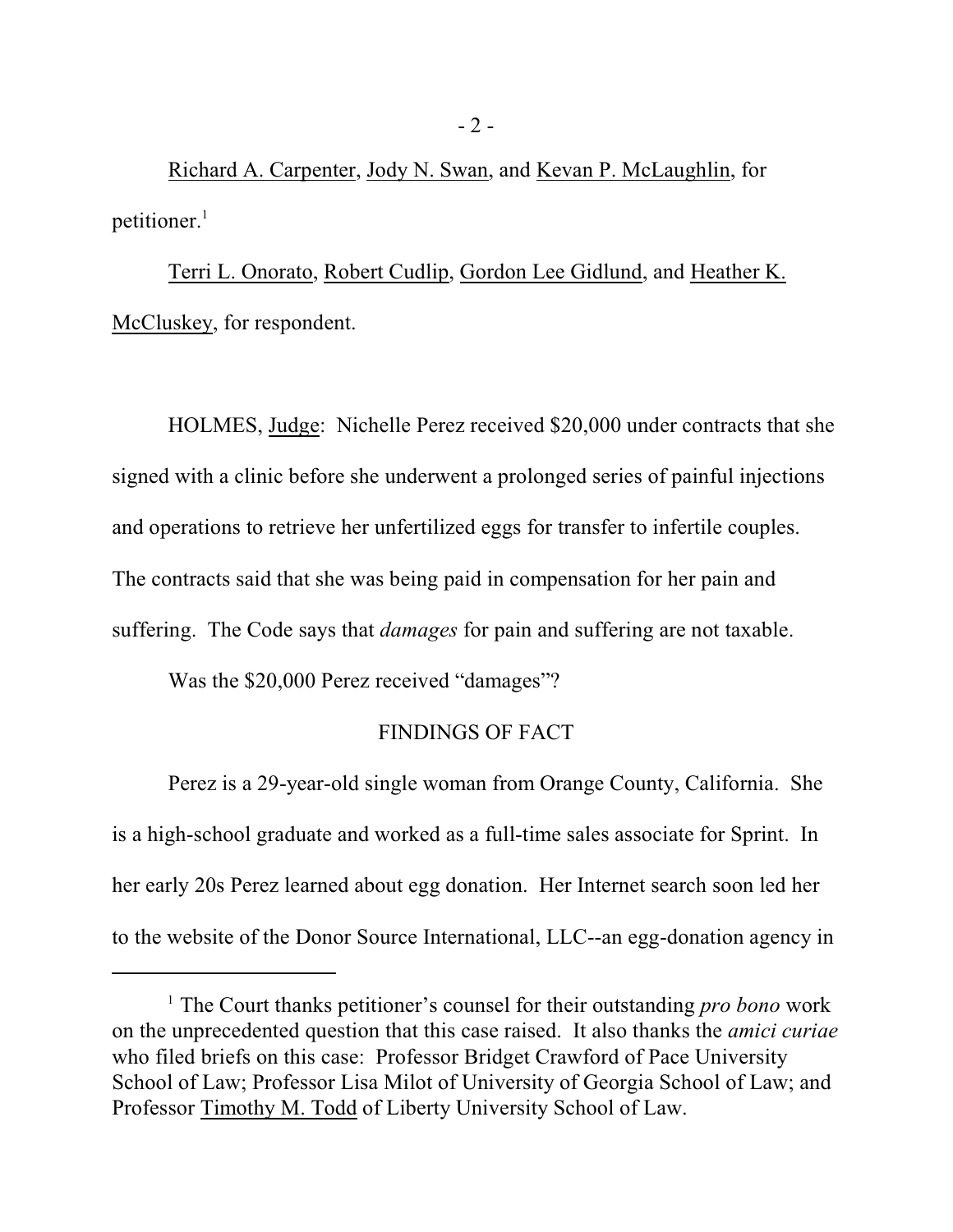Orange County that matches egg donors with women and couples struggling to conceive on their own.

#### A. The Donor Source

The Donor Source is a for-profit California company that has been in business since 2003. It is one of approximately 30 donor agencies in California and in 2009 supervised roughly 250 egg-donation cycles for its customers. The Donor Source recruits donors by advertising on Craigslist, in magazines, and by word of mouth. While any woman can apply to donate, only nonsmokers between the ages of 21 and 30 who have no family history of cancer or personal history of infertility or mental disorders will pass the initial screening. For those who pass, the donation process begins with an online application; and, if selected, potential donors are invited for a consultation to go over the time commitment, needed medications, and risks of egg donation. They are also subjected to a series of psychological and physical evaluations, including blood tests, pap smears, breast exams, and pregnancy tests. Once approved, the potential donor creates an online profile that includes a picture, a description of her family history, and other personal details for prospective parents to view.

This is all called egg "donation", but the term is a misnomer--the participant in the egg-stimulation and retrieval is compensated. (There are a small number of

- 3 -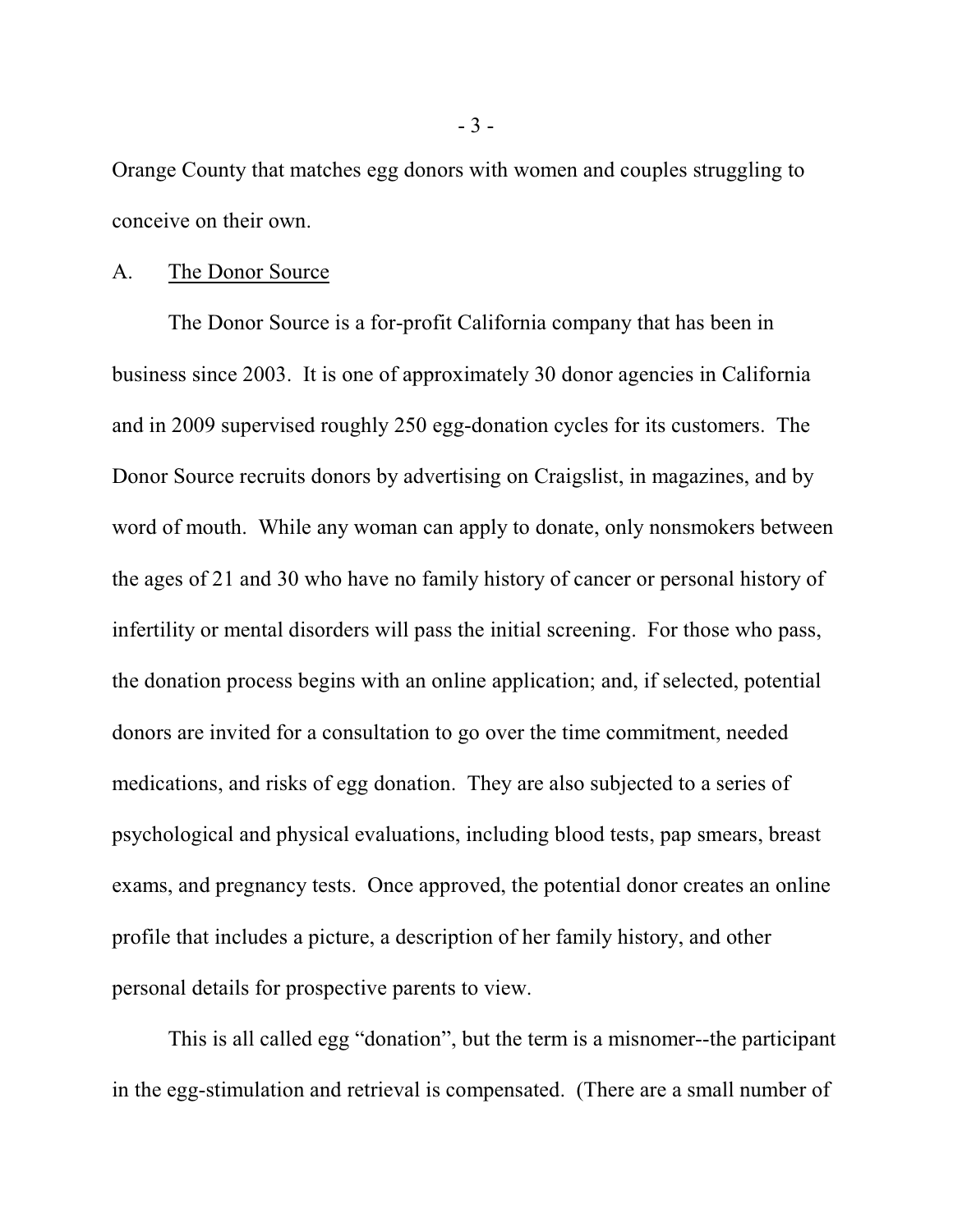true donors--women who undergo the rigors of the process for an infertile relative or friend without compensation. This opinion isn't about them.) The Donor Source fixes the fee for first-time egg donors based on where the donor lives. For Southern California women, first-time donors are promised \$5,500--and the price goes up with each subsequent donation. The Donor Source is registered with the American Society for Reproductive Medicine, which caps the compensation for egg donors at \$5,000 to  $$10,000$ .<sup>2</sup> The Donor Source also promises to reimburse its suppliers for their expenses in traveling to and from their medical appointments.

### B. The Contracts

But such promises of future payments all depend on prospective parents' picking a particular donor. Once they do, the donor signs two contracts--one with the Donor Source and one with the anonymous intended parents. These contracts let the Donor Source--with the approval of the intended parents--terminate the relationship with the donor up until the time the donor begins receiving egg-

 $\degree$  For a summary of antitrust litigation over the alleged price-fixing by eggdonation agencies, see Kimberly D. Krawiec, "*Kamakahi v. ASRM*: The Egg Donor Price Fixing Litigation" (S. Cal. Law Sch. Legal Studies Research Paper No. 14-3), available at http://papers.ssrn.com/sol3/papers.cfm?abstract\_id=2396027, and Kamakahi v. Am. Soc'y for Reprod. Med., No. 3:11-CV-1781 (N.D. Cal. filed April 12, 2011).

<sup>- 4 -</sup>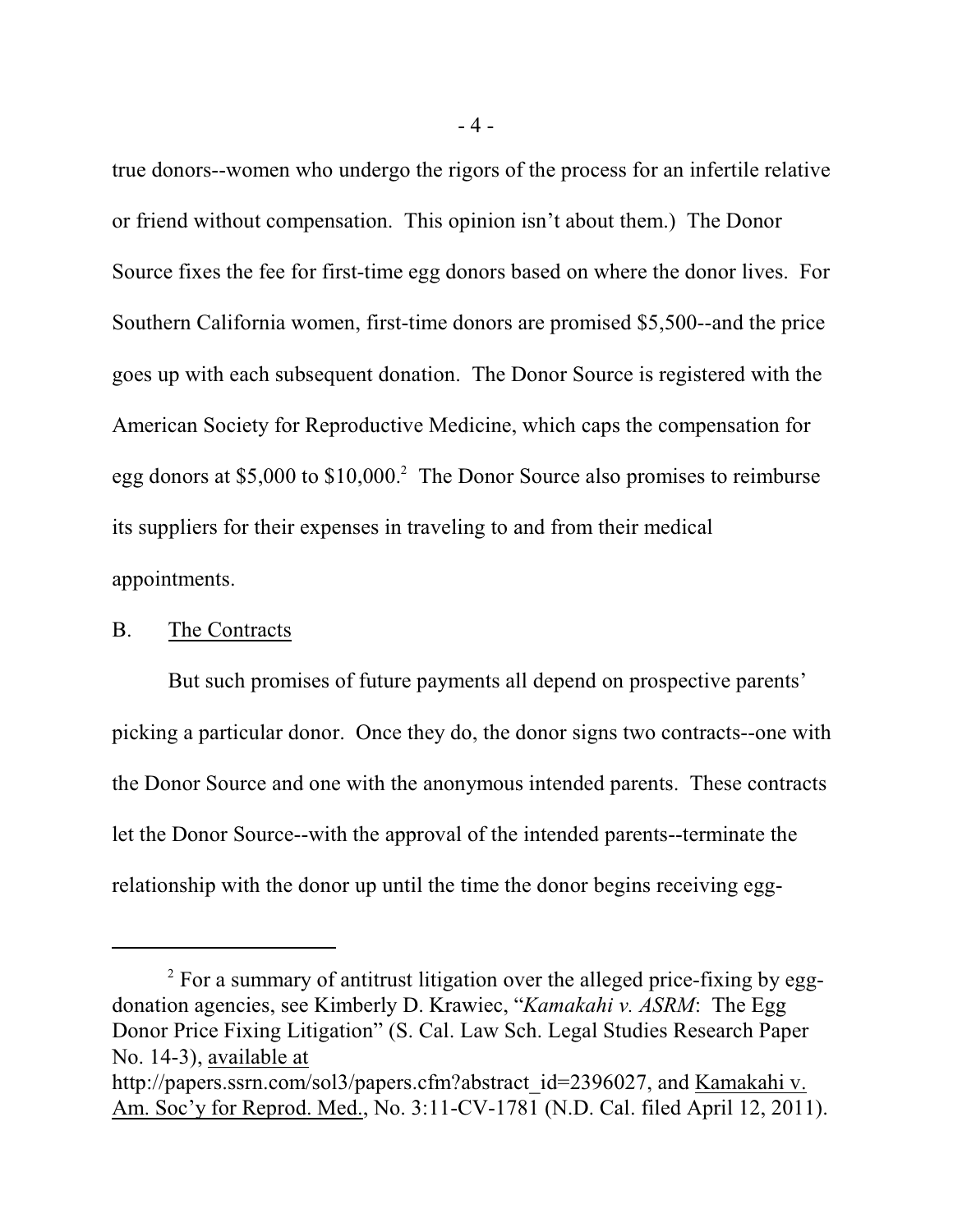stimulation medication--a series of hormone injections formulated to maximize egg production.

Perez signed one contract with the Donor Source in February 2009. It

promised her money:

Donor Fee: Donor and Intended Parents will agree upon a Donor Fee for Donor's time, effort, inconvenience, pain, and suffering in donating her eggs. This fee is for Donor's good faith and full compliance with the donor egg procedure, not in exchange for or purchase of eggs and the quantity or quality of eggs retrieved will not affect the Donor Fee.

This meant that if Perez kept her side of the deal, but produced unusable eggs or no eggs at all, she would still be paid the contract price. The contract plainly provides that it is not for the sale of body parts:

The Parties acknowledge and agree that the funds provided to the Donor shall not in any way constitute payment to Donor for her eggs.

It also allocates foreseeable risk. It states that the donor assumes "all

medical risks and agree[s] to hold The Donor Source harmless from any and all

liability for any and all physical or medical harm to herself \* \* \*." The Donor

Source takes its deals seriously, and its representative credibly testified that the

company could sue Perez for breach of contract if she did not strictly comply with

all the requirements.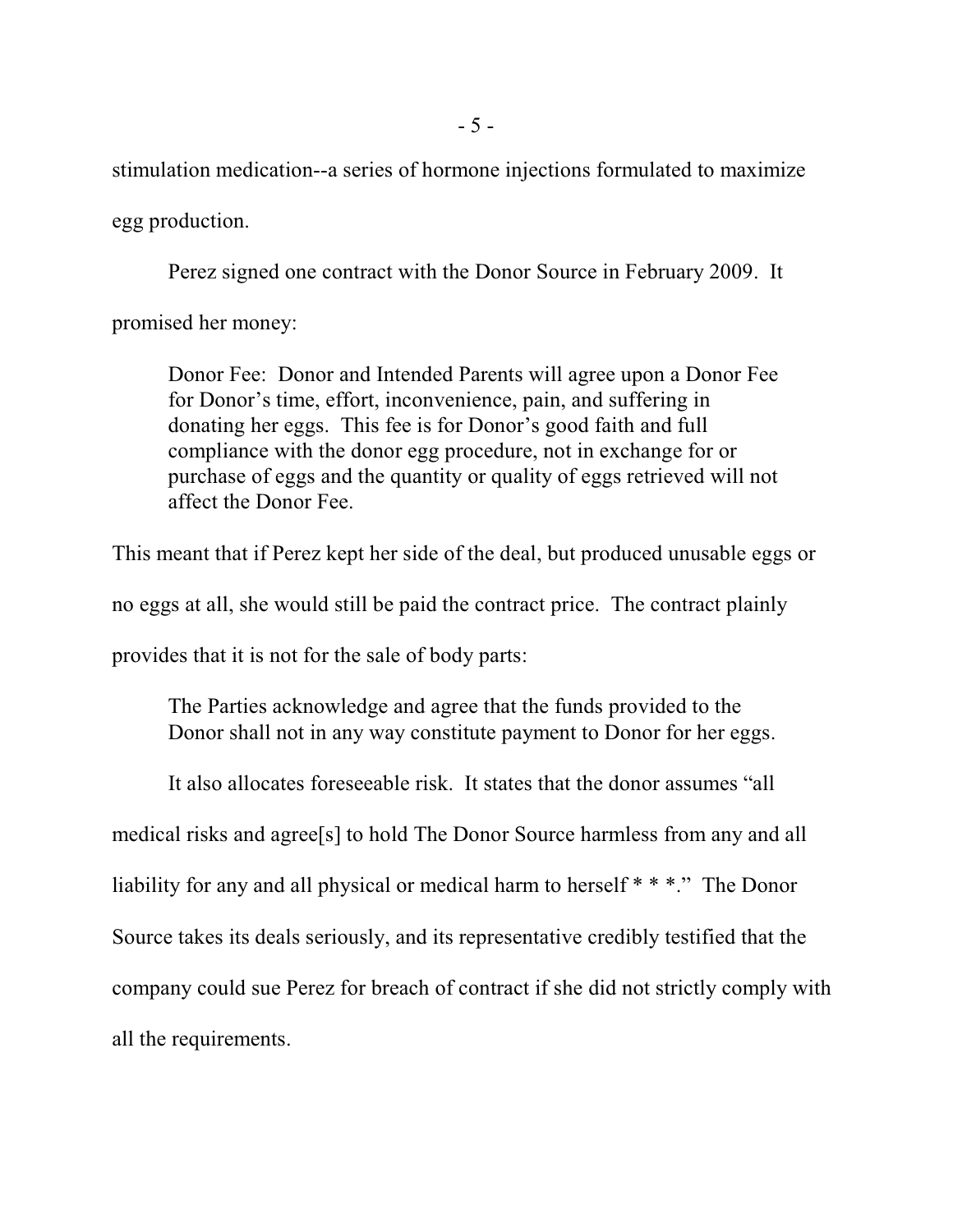The contract between Perez and the intended parents is in all ways consistent with the contract with the Donor Source. It provides that Perez's payment is "in consideration for all of her pain, suffering, time, inconvenience, and efforts." The contract waives any and all parental or custodial rights Perez may have over the donated eggs. Once the eggs are removed, they immediately become the property of the intended parents and are fertilized almost immediately. It also states:

This Agreement does not instruct any of the Parties on the issue of taxation of any payment made or received pursuant to this Agreement or to any agreement with The Donor Source.

After signing the contracts, the Donor Source told Perez to take birthcontrol pills for approximately a month to synch her menstrual cycle with that of the intended mother. Then, up until March 27, 2009--the egg-retrieval date--Perez underwent a series of intrusive physical examinations. She frequently had to travel to a fertility clinic, submit to pregnancy tests, endure invasive internal ultrasound examinations, and have a syringe stuck into her arm to draw four to five vials of blood.

The needlework followed Perez home. She had to self-administer hormonal injections using a one-inch needle. Perez injected herself with 10 units of Lupron each morning from March 7 to March 11, and she had to take the shots right into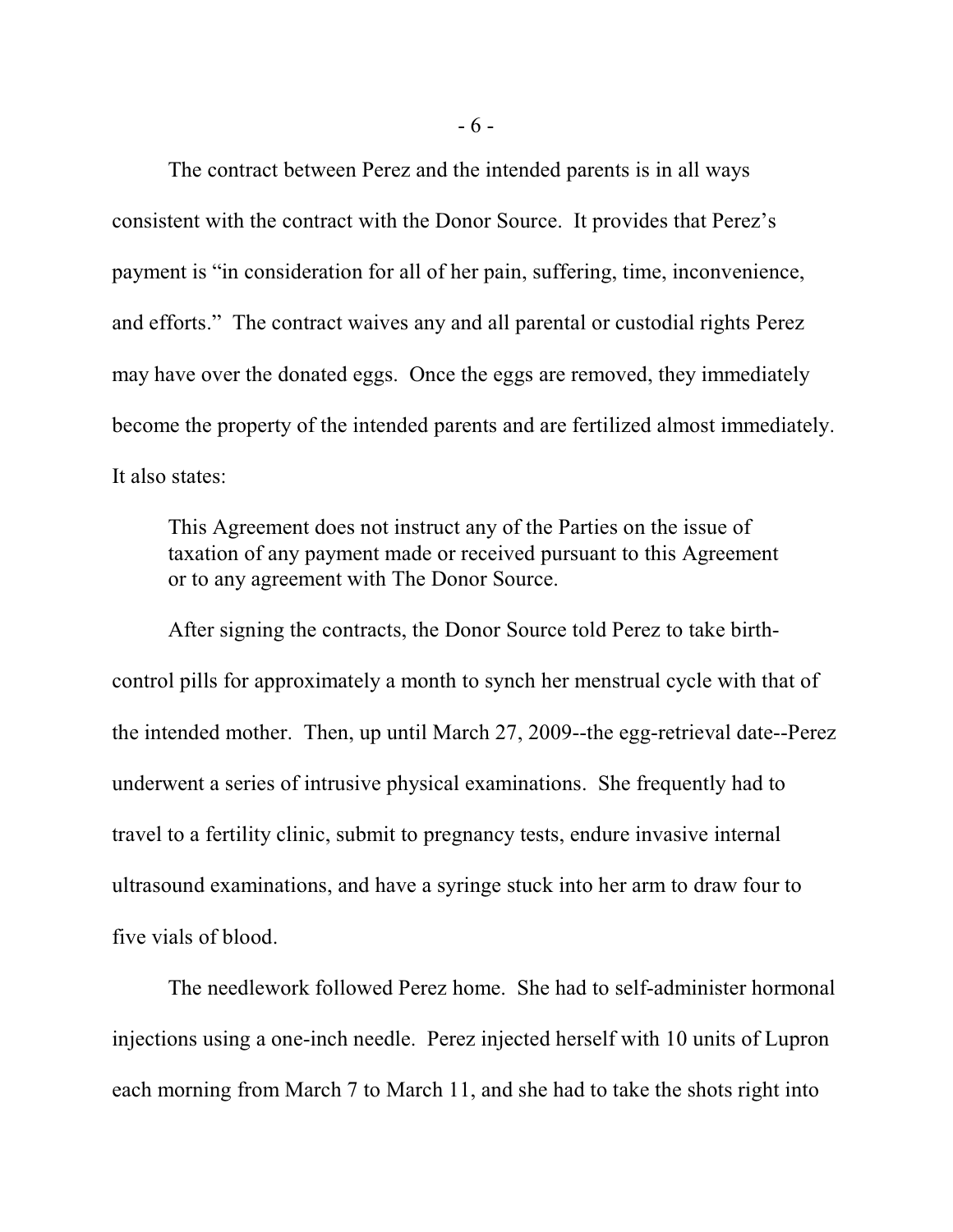her stomach, which often bruised and hurt her. With complete credibility Perez said that these procedures were "actually very painful \* \* \* it was burning the entire time you were injecting it."

As the retrieval date approached, the injection schedule increased. Between March 16 and 25, she had to self-administer anywhere from one to three daily injections of Lupron, Follistim, and Menopur. She made around 22 injections into her stomach during this period. Every time she had to administer another dose of the hormones, she had to search for a part of her stomach not already covered in bruises.

Then on March 25 Perez administered to herself--under the observation of a professional at a fertility clinic--the final "trigger shot" of  $hCG<sup>3</sup>$ . This is an intramuscular injection in the lower hip that goes through a two-inch needle. The shots caused Perez significant physical pain deep in her muscles as well as extreme abdominal bloating.

On the retrieval date, Perez was required to undergo anesthesia for the procedure. Doctors informed her that anesthesia carries with it a risk of possible

- 7 -

<sup>&</sup>lt;sup>3</sup> Human chorionic gonadotropin, a.k.a. the "pregnancy hormone." It is a hormone that exists naturally in the body and is injected into a donor's body to stimulate her ovaries to release all the unnaturally large number of matured eggs that have developed during the stimulation phase of the process.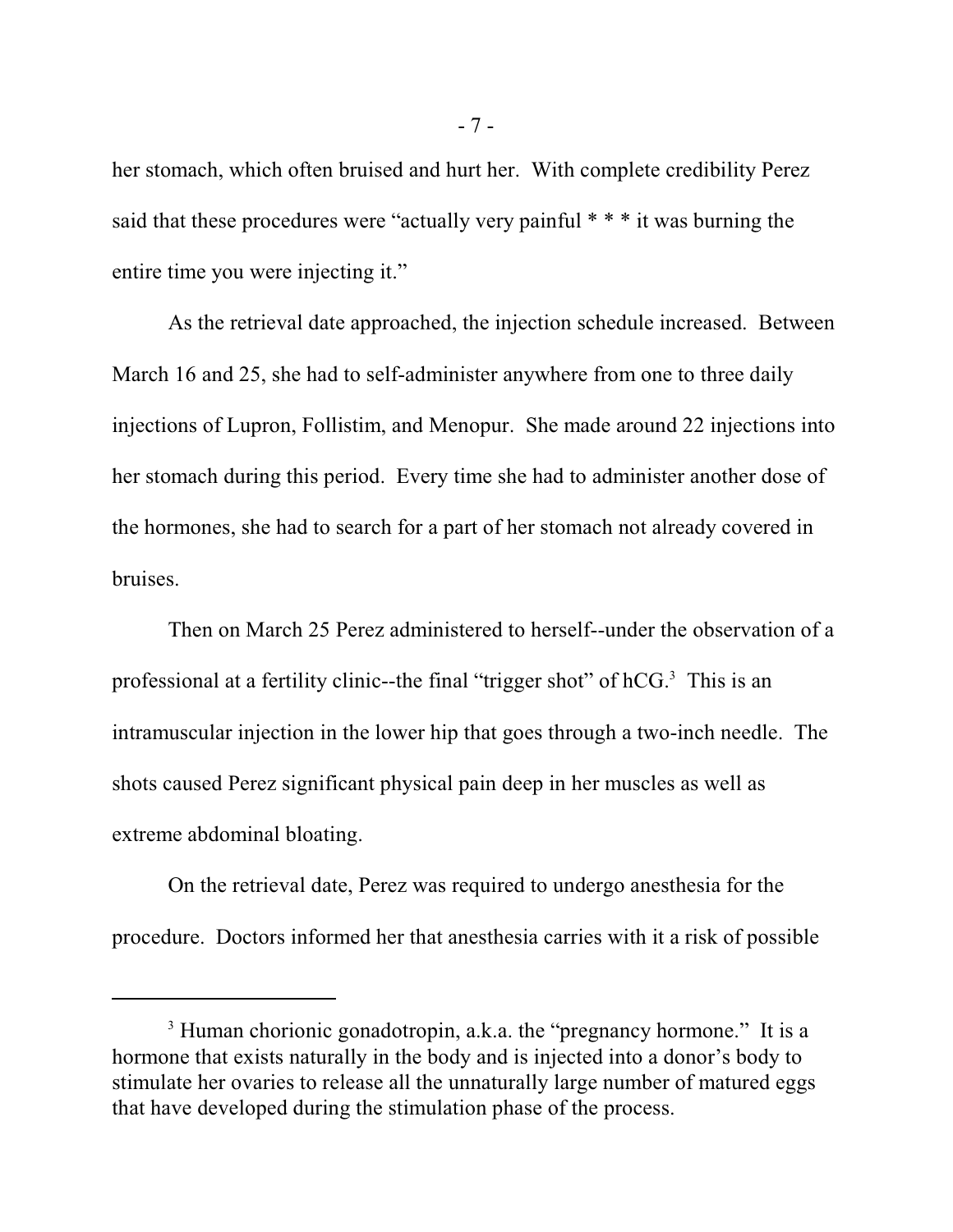death, and so she had to sign another liability waiver just before she went under. Egg removal is a type of surgery, during which the doctor worked his way into an anesthetized Perez with an ultrasound needle, and then penetrated her ovaries to harvest any viable eggs. The unnatural amount of hormones she'd taken had done their job, and the doctors were able to retrieve between 15 and 20 eggs--rather than the body's normal production of just one--from her. After it was over, Perez felt cramped and bloated; she had mood swings, headaches, nausea, and fatigue.

But she'd kept the promises she made and got a check for \$10,000.

Perez went back for a second round that year. On August 31 she again contracted with the Donor Source. She again signed a written agreement with the intended parents. Both agreements again expressly stated that payment was in "consideration for all of her pain, suffering, time, inconvenience, and efforts" and were otherwise identical to the first set that she had signed as part of the March cycle--including the liability and waiver provisions. When it was all over, she again got a check for \$10,000.

The Donor Source sent a Form 1099 to Perez for \$20,000 for tax year 2009. After consulting other egg donors online, Perez concluded that the money was not taxable because it compensated her only for pain and suffering; therefore, she left it off her tax return. The Commissioner disagreed and sent her a notice of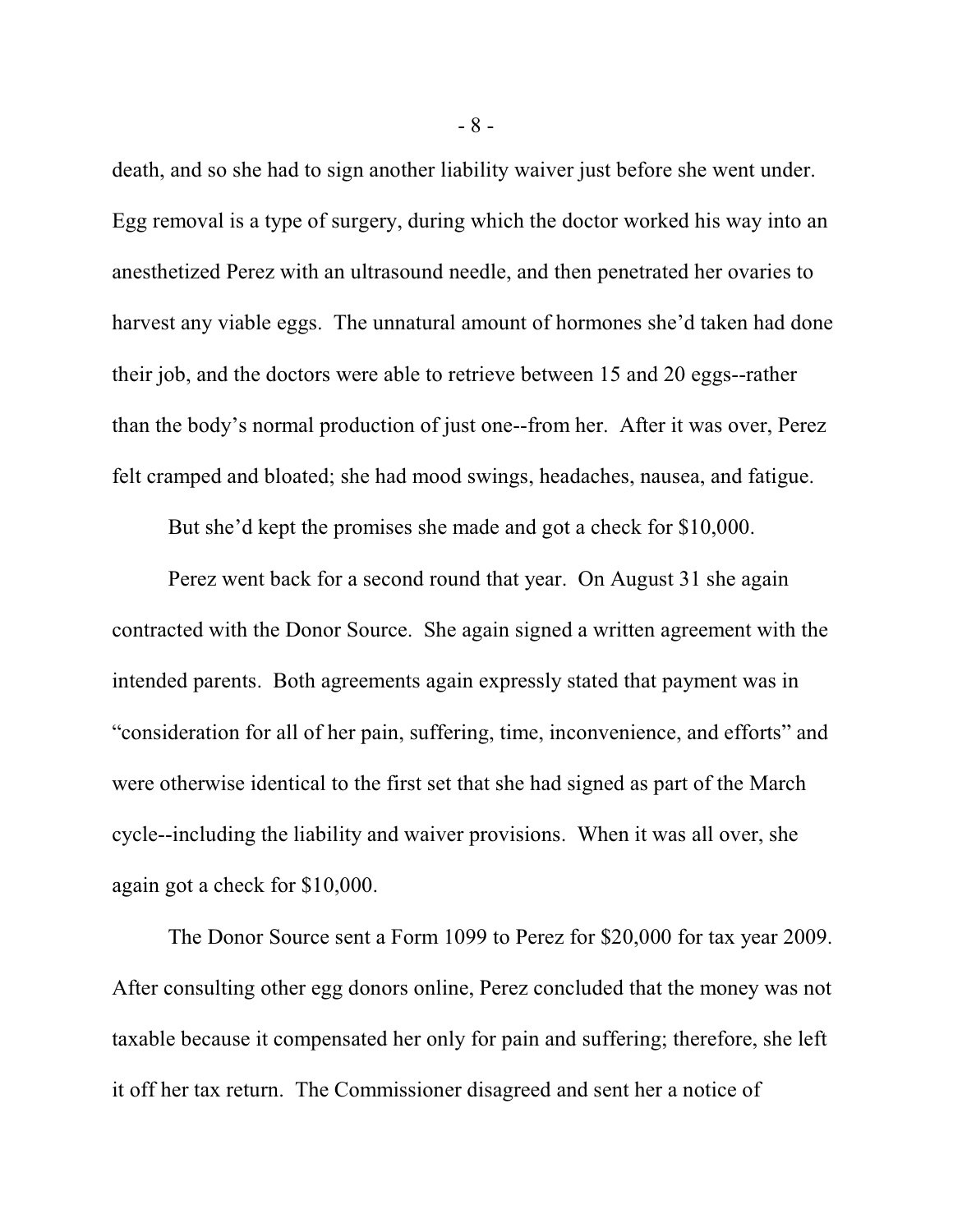deficiency. Perez timely filed a petition, and we tried the case in California, where Perez still lives.

#### OPINION

We acknowledge that this case has received some publicity in tax and nontax publications, which is why it is important to state clearly what it does not concern. It does not require us to decide whether human eggs are capital assets. It does not require us to figure out how to allocate basis in the human body, or the holding period for human-body parts, or the character of the gain from the sale of those parts.<sup>4</sup>

#### A. Nature of the Compensation

So what is this case about? Both parties agree that payments Perez received were not for the sale of her eggs. Perez argues that they were in exchange for the pain, suffering, and physical injuries she endured as part of the egg-retrieval process; the Commissioner, on the other hand, argues Perez was simply compensated for services rendered. The only two cases we have found that are anywhere near this issue are Green v. Commissioner, 74 T.C. 1229 (1980) and

<sup>&</sup>lt;sup>4</sup> For a thorough discussion of the sale of human-body parts, see Bridget J. Crawford, "Our Bodies, Our (Tax) Selves," 31 Va. Tax Rev. 695 (2012), and Lisa Milot, "What Are We--Laborers, Factories or Spare Parts? The Tax Treatment of Transfers of Human Body Materials," 67 Wash. & Lee L. Rev. 1053 (2010).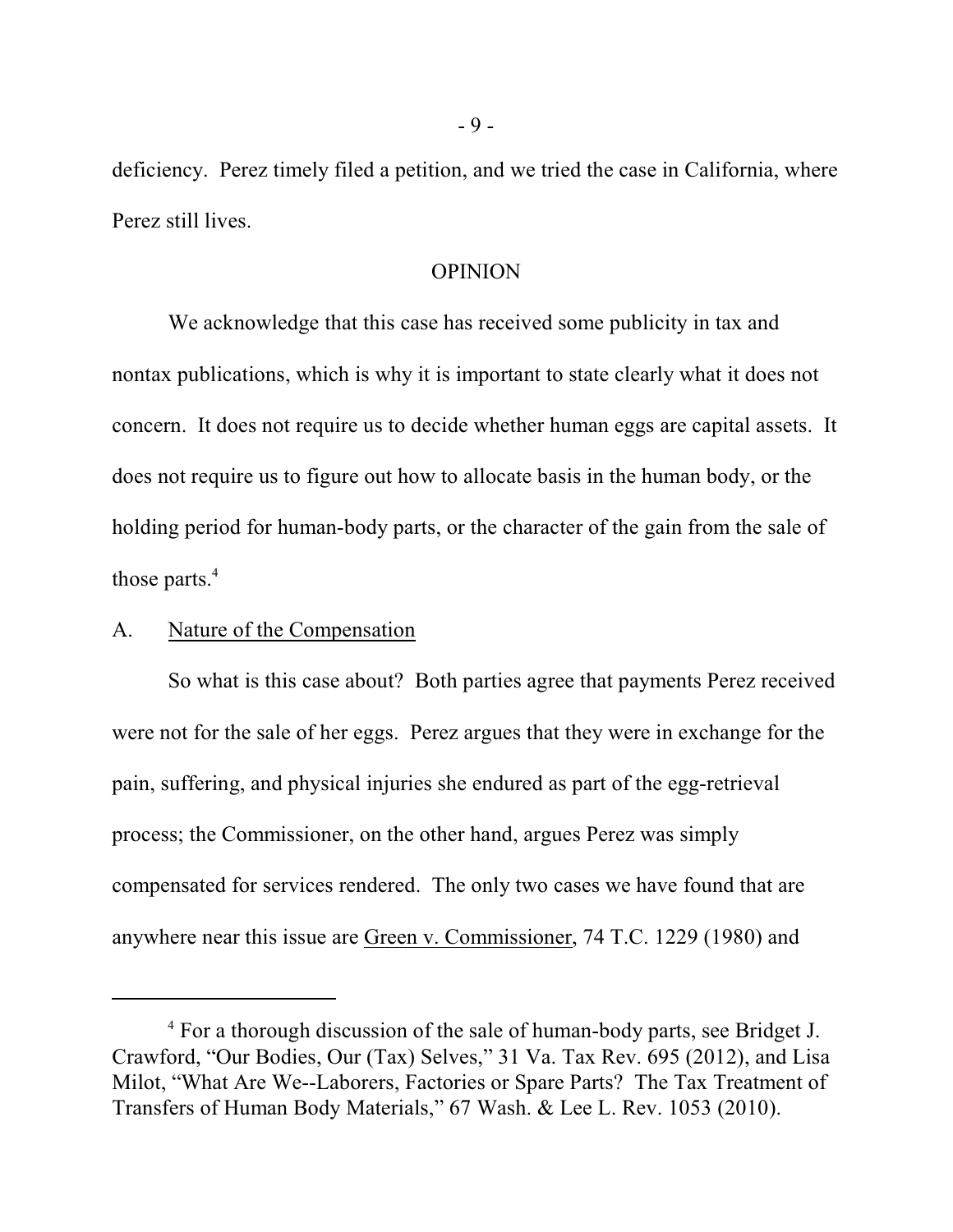United States v. Garber, 607 F.2d 92 (5th Cir. 1979). Both involved the exchange of blood plasma for compensation. In Green, the taxpayer was paid by the pint, and we found her to be engaged in the sale of tangible property rather than the performance of services. Green, 74 T.C. at 1234. In Garber, the Fifth Circuit suggested the taxpayer might be engaged in the sale of property because the extent of her compensation was directly related to the concentration of antibodies in the plasma she produced. Garber, 607 F.2d at 97. It also noted that Garber had to undergo uncomfortable--and possibly dangerous--artificial stimulation and plasmapharesis to produce her plasma. This, the court observed, weighed in favor of finding that she was engaged in the performance of services. Id. But because the appeal was from a criminal conviction, the court concluded that it didn't have to solve this puzzle, and could instead decide the case on the ground that a criminal prosecution for tax evasion was "an inappropriate vehicle for pioneering interpretations of tax law." Id. at 100.

Both of Perez's 2009 contracts with the Donor Source specify that her compensation is in exchange for her "good faith and compliance with the donor egg procedure." Unlike the taxpayers in Green and Garber, who were paid by the quantity and the quality of plasma produced, Perez's compensation depended on neither the quantity nor the quality of the eggs retrieved, but solely on how far into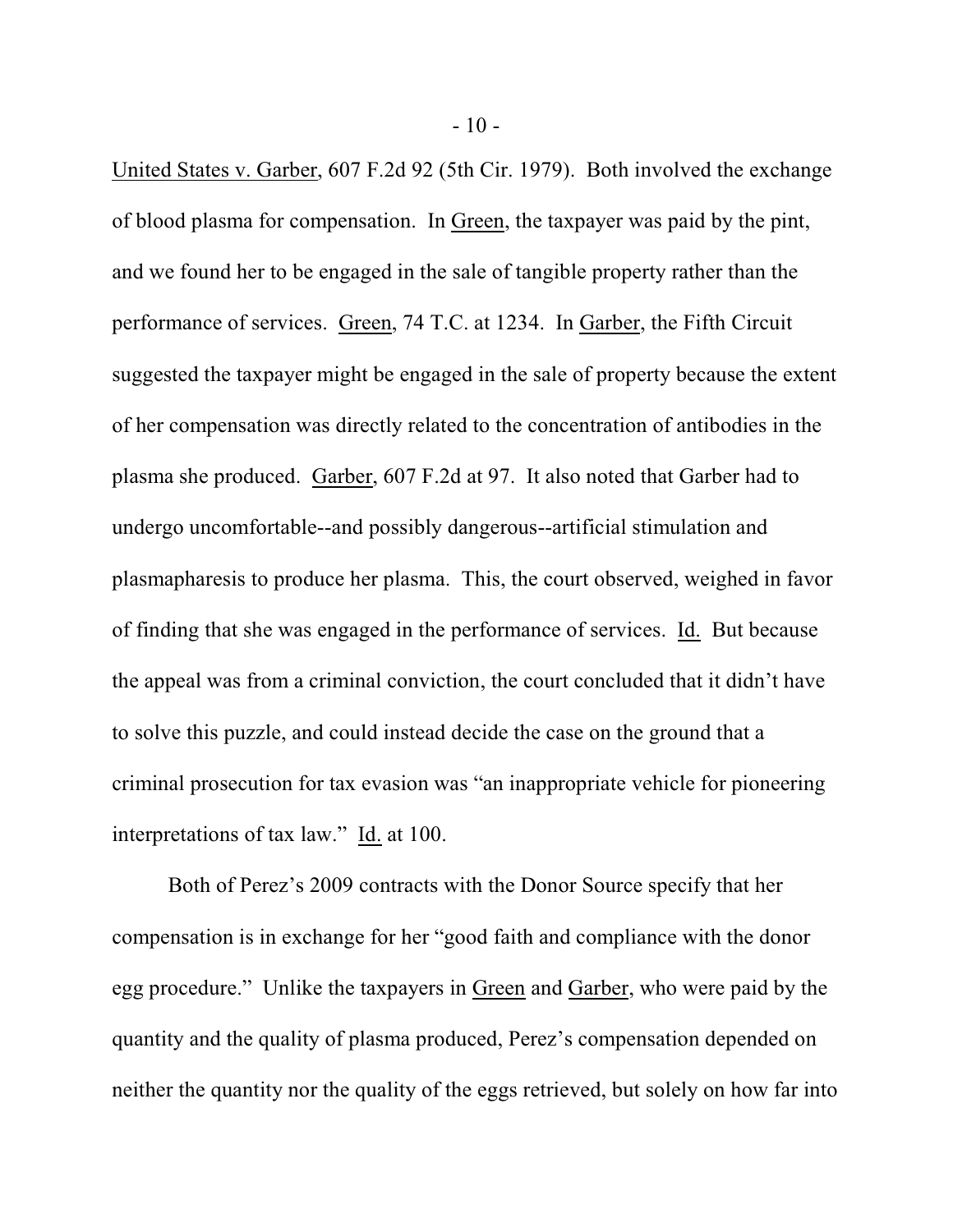the egg-retrieval process she went. On this key point, the testimony of both parties to the contracts agrees with the contract language. We have to find that Perez was compensated for services rendered and not for the sale of property.

And, as we know, "gross income means all income from whatever source derived, including \* \* \* compensation for services." Sec.  $61(a)(1)$ .<sup>5</sup> But this general rule of inclusion has many exceptions, and the one that Perez points us to is section  $104(a)(2)$ . Thus the only issue we address is whether a taxpayer who suffers physical pain or injury while performing a contract for personal services may exclude the amounts paid under that service contract as "damages \* \* \* received \* \* \* on account of personal physical injuries or physical sickness" even though the taxpayer knew that such injury or sickness might occur and consented to it in advance. Sec.  $104(a)(2)$ .

 Before the regulations were amended, section 1.104-1(c) used to require payments excluded under section  $104(a)(2)$  be "received \* \* \* through prosecution of a legal suit or action based upon tort or tort type rights, or through a settlement agreement entered into in lieu of such prosecution." Sec. 1.104-1(c), Income Tax Regs. (former regulations), amended by T.D. 9573, 77 Fed. Reg. 3106-01, 3107

 $<sup>5</sup>$  Unless otherwise noted, all section reference are to the Internal Revenue</sup> Code for the year at issue.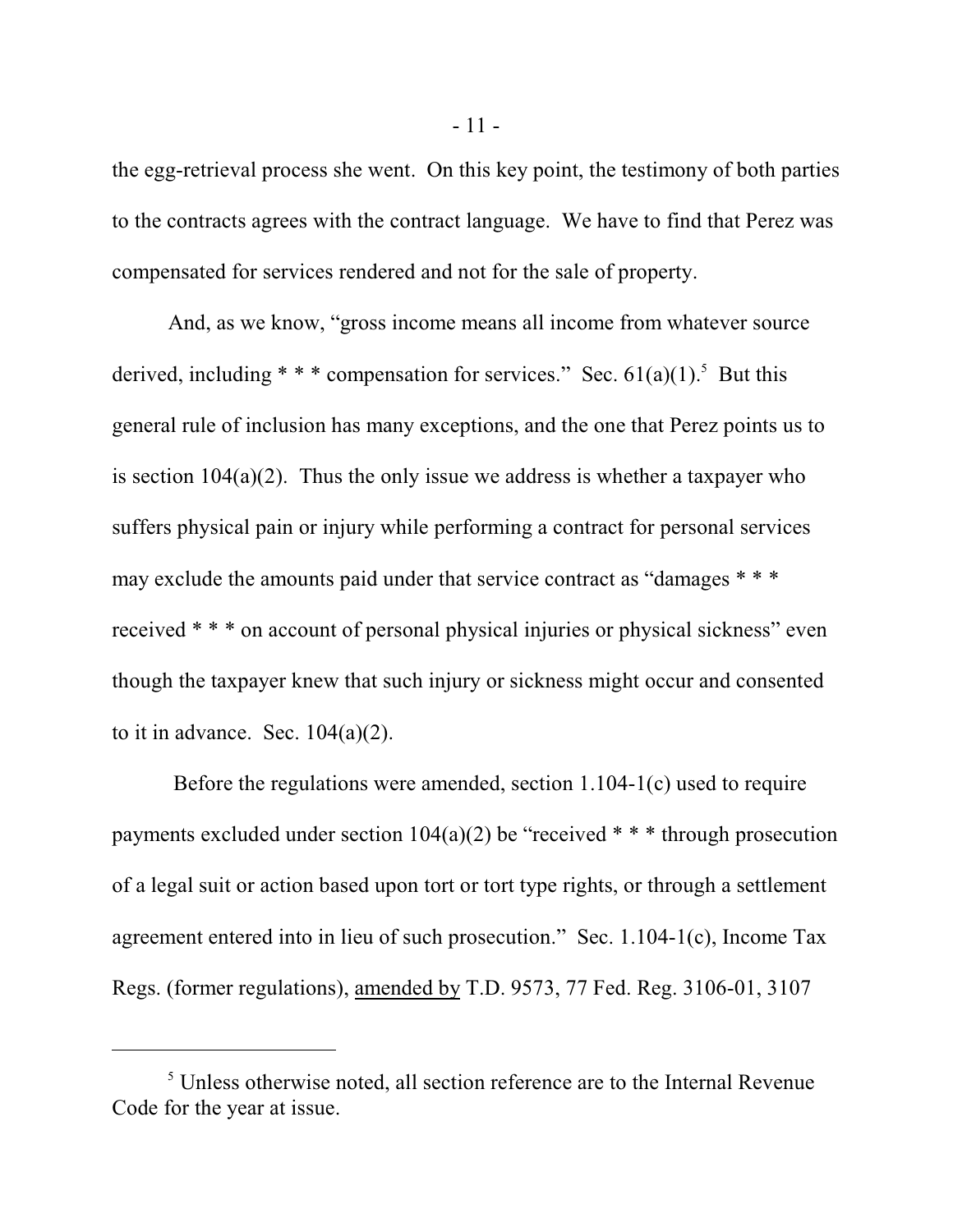(Jan. 23, 2012). There were thus two separate requirements for a taxpayer to exclude income under section  $104(a)(2)$ : (1) the underlying cause of action giving rise to the recovery had to be based on tort or tort-type rights; and (2) the taxpayer had to receive the payment on account of his or her personal injuries or sickness. Commissioner v. Schleier, 515 U.S. 323, 333-34 (1995); Blackwood v. Commissioner, T.C. Memo. 2012-190; Hansen v. Commissioner, T.C. Memo.

 $2009 - 87.<sup>6</sup>$ 

But the Secretary has amended these regulations and abandoned the Schleier language requiring a "tort or tort-type right." See Simpson v. Commissioner, 141 T.C. 331, 345 (2013); see also O'Connor v. Commissioner, T.C. Memo. 2012-317. The regulation now states:

Section  $104(a)(2)$  excludes from gross income the amount of any damages (other than punitive damages) received (whether by suit or agreement and whether as lump sums or as periodic payments) on account of personal physical injuries or physical sickness.

Sec. 1.104-1(c)(1), Income Tax Regs. Despite the change in the language, the new requirements look a lot like the old ones: (1) damages received (2) on account of personal physical injuries or physical sickness.

 $6$  After Schleier, Congress amended section 104 to limit the exclusion to "personal *physical* injuries or *physical* sickness." See Small Business Job Protection Act of 1996, Pub. L. No. 104-188, sec. 1605(a), 110 Stat. at 1838 (emphasis added).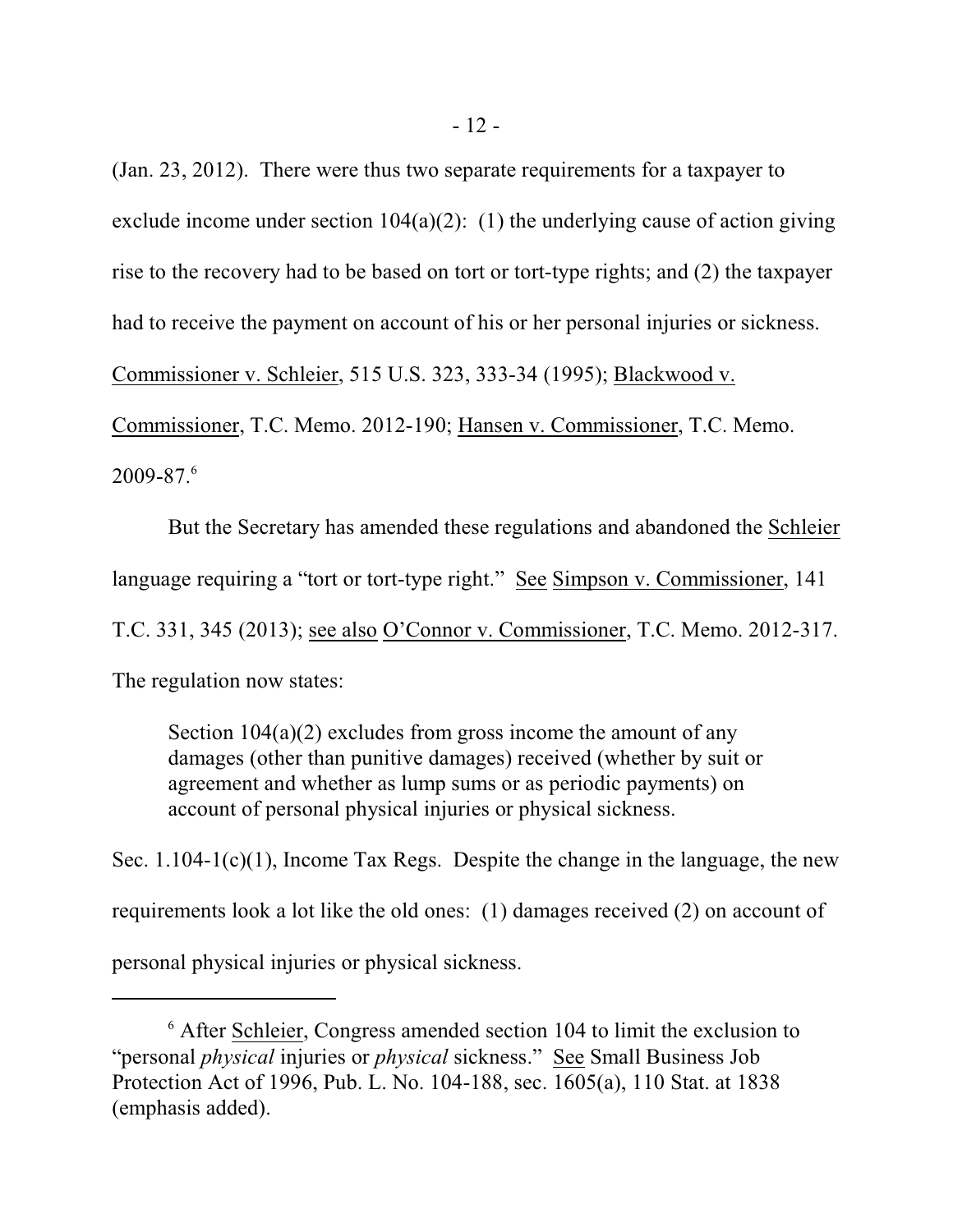#### B. Damages Requirement

The regulations define the term "damages" as "an amount received (other than workers' compensation) through prosecution of a legal suit or action, or through a settlement agreement entered into in lieu of prosecution." Sec. 1.104-1(c)(1), Income Tax Regs. Perez questions whether the Secretary's regulatory interpretation of "damages" is permissible--whether the word "damages" in the Code allows the Secretary to implicitly require a lawsuit or threat of one as a condition of excluding "damages" from taxable income. This is an argument that the regulation is invalid, which means we must pull into the Chevron station. See Chevron, U.S.A., Inc. v. Natural Res. Def. Council, Inc., 467 U.S. 837, 843-44 (1984); Mayo Found. For Med. Educ. & Research v. United States, 562 U.S. 44, \_\_, 131 S. Ct. 704, 713 (2011) (tax law no different from other areas of administrative law).<sup>7</sup>

We first ask if Congress has spoken directly to the question at issue. Chevron, 467 U.S. at 842. If not, we consider instead whether the Commissioner's regulation is a "reasonable interpretation" of Congress's intent.

 $\alpha$ <sup>7</sup> Although Perez raises this issue for the first time on brief, we do not find the Commissioner surprised or prejudiced by it. See DiLeo v. Commissioner, 96 T.C. 858, 891-92 (1991), aff'd, 959 F.2d 16 (2d Cir. 1992); Markwardt v. Commissioner, 64 T.C. 989, 997 (1975).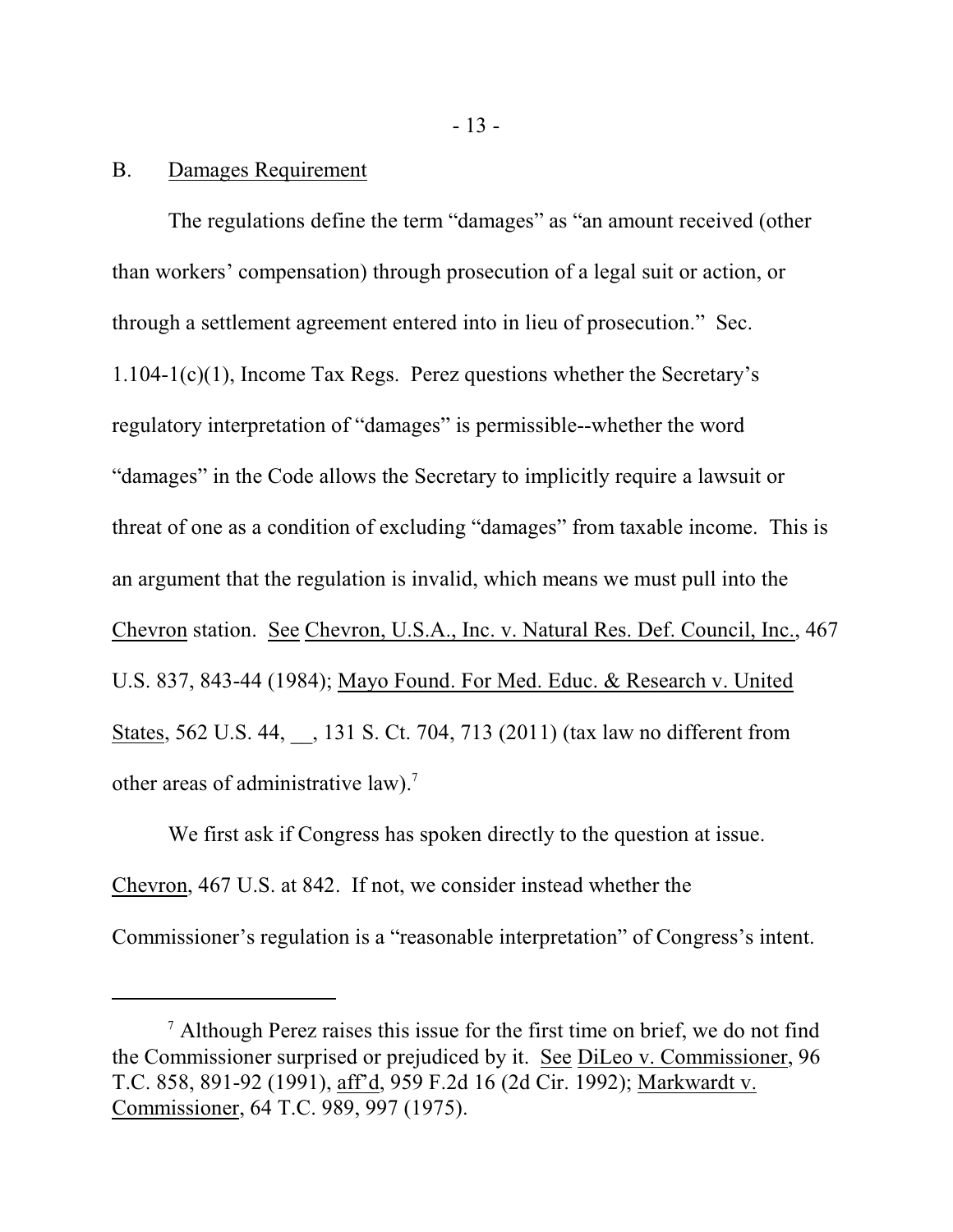Id. at 843-44. The Code doesn't define "damages", and so we can swiftly hop up onto Chevron's step two.

On this step, we find a regulation invalid only if it is "'arbitrary or capricious in substance or manifestly contrary to the statute.'" Mayo Found., 562 U.S. at  $\,$ , 131 S. Ct. at 711-12 (quoting Household Credit Servs., Inc. v. Pfennig, 541 U.S. 232, 242 (2004)). Perez argues that the definition of "damages" in the regulation is invalid because it requires prosecution (or threat of prosecution) of a legal suit as a prerequisite for a payment's exclusion from income. A walk through the regulation's history seems in order here.

From the beginning of tax time, awards or settlement proceeds for personal injuries have been excluded from taxation. See, e.g., Revenue Act of 1918, ch. 18, sec. 213(b)(6), 40 Stat. at 1066 (1919). The first section 104 regulations, enacted in 1960, required damages to be linked to a tort or tort-type right. See T.D. 6500, 25 Fed. Reg. 11402, 11490 (Nov. 26, 1960). And this "tort or tort-type right" was the focus of the regulations for half a century but, as Perez correctly points out, it is no longer. Perez cites several cases in support of her argument that we should interpret "damages" in section 104(a)(2) broadly to mean compensation in money received for a loss regardless of any legal suit or action.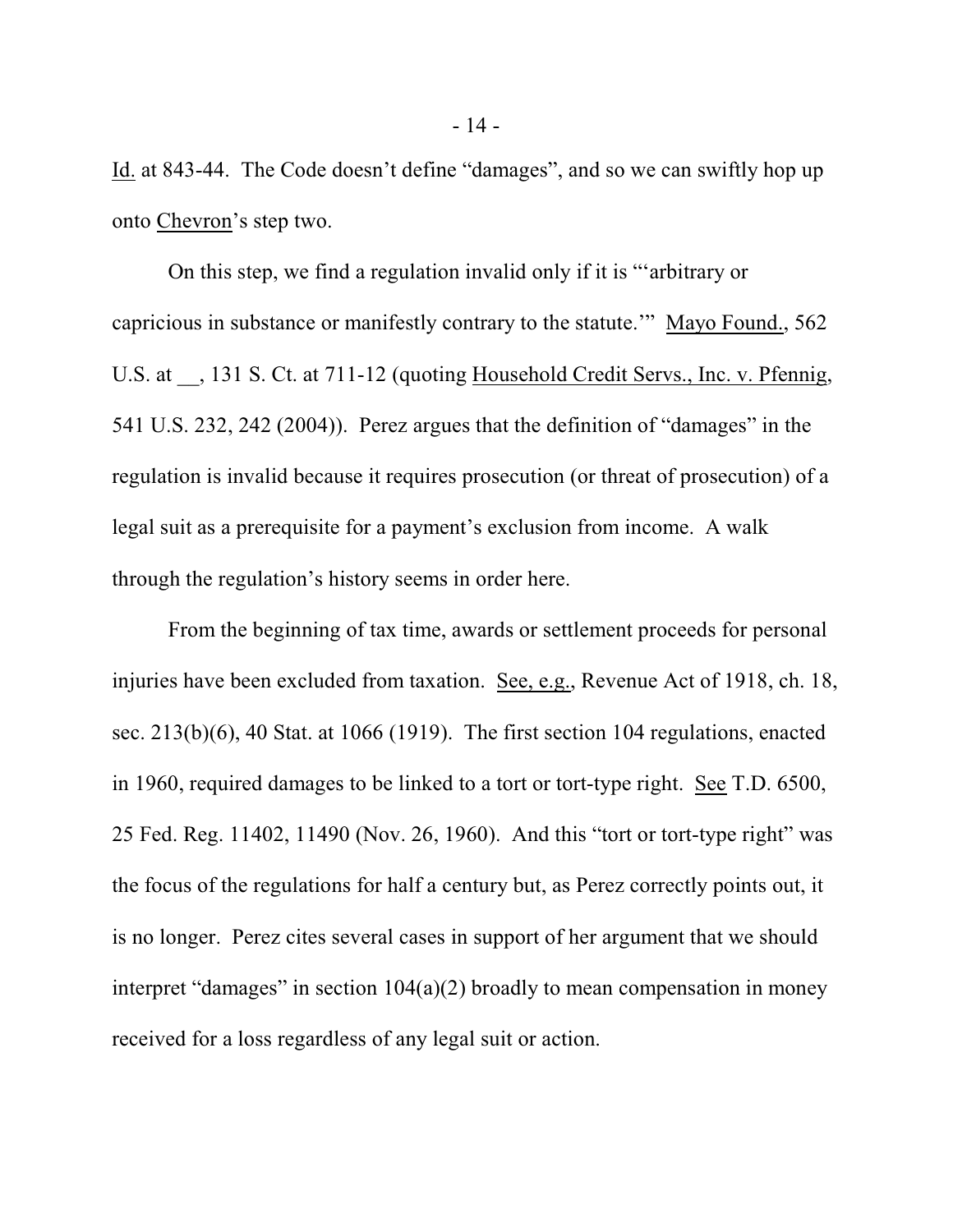We start with her reliance on Simpson. Simpson arose from a settlement between a taxpayer and her former employer of a suit brought under the California Fair Employment and Housing Act, Cal. Gov't Code sec. 12940 (West 2011). In Simpson we noted that we had previously said that "'[s]ettlement amounts which are paid to settle workers' compensation claims are not excludable from gross income under section  $104(a)(2)$ <sup>\*</sup> \* \* [because] claims for workers' compensation do not necessarily involve tort or tort type rights.'" Simpson, 141 T.C. at 346 (quoting Forste v. Commissioner, T.C. Memo. 2003-103). And we quoted Forste again to further explain that "'[a] worker's compensation claim is not itself a tort or tort type cause of action since its elements involve fixed awards and since it is based on no-fault principles.'" Id. But we held that the change in the language of section  $104(a)(2)$  meant that now some or all of the payments received in workers'-compensation cases could be excluded from gross income provided the taxpayer could show the portion of the claim "predicated on the taxpayer's personal physical injuries or physical sickness." Id. at 346-47; see also Domeny v. Commissioner, T.C. Memo. 2010-9, n.6 (in a situation where the taxpayer negotiated a settlement, finding it was immaterial whether a taxpayer formally brought allegations against the payor). But Perez's case is different from these--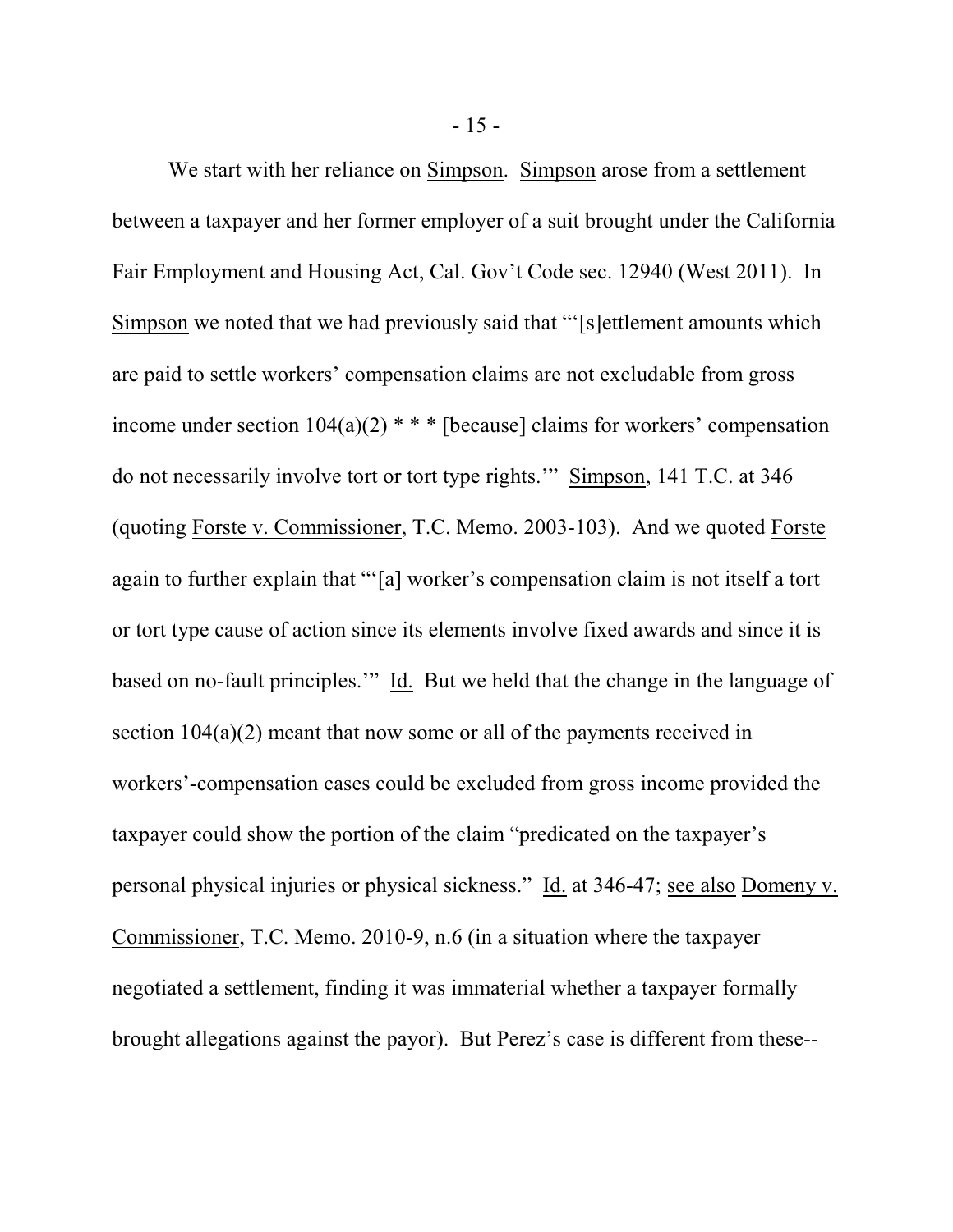we don't have a settlement here, we have a waiver. And the waiver wasn't *post hoc*.

In Starrels v. Commissioner, 35 T.C. 646 (1961), aff'd, 304 F.2d 574 (9th Cir. 1962), we held that amounts contracted in advance for a consent to an invasion of privacy were taxable income and weren't excluded by section 104(a)(2). The Ninth Circuit agreed with us, and held that the section "reads most naturally in terms of payment for injuries sustained *prior to* a suit or settlement agreement." Id. at 576 (emphasis added). The court went on to note that these types of payments for personal injuries are excluded from gross income "because they make the taxpayer whole from a previous loss of personal rights." Id.

Again in Roosevelt v. Commissioner, 43 T.C. 77 (1964), we held that amounts FDR Jr. received for his share of the proceeds from a play about the life of his father were not excluded by section  $104(a)(2)$ . We reasoned that "moneys" paid to any taxpayer as compensation for an *advance* waiver of possible future damages for personal injuries, would constitute taxable income to him under section 61 of the 1954 Code; and would not be excludable from his gross income under section 104(a)(2) of said Code." Id. at 87 (emphasis added).

Perez very clearly has a legally recognized interest against bodily invasion. But we must hold that when she forgoes that interest--and consents to such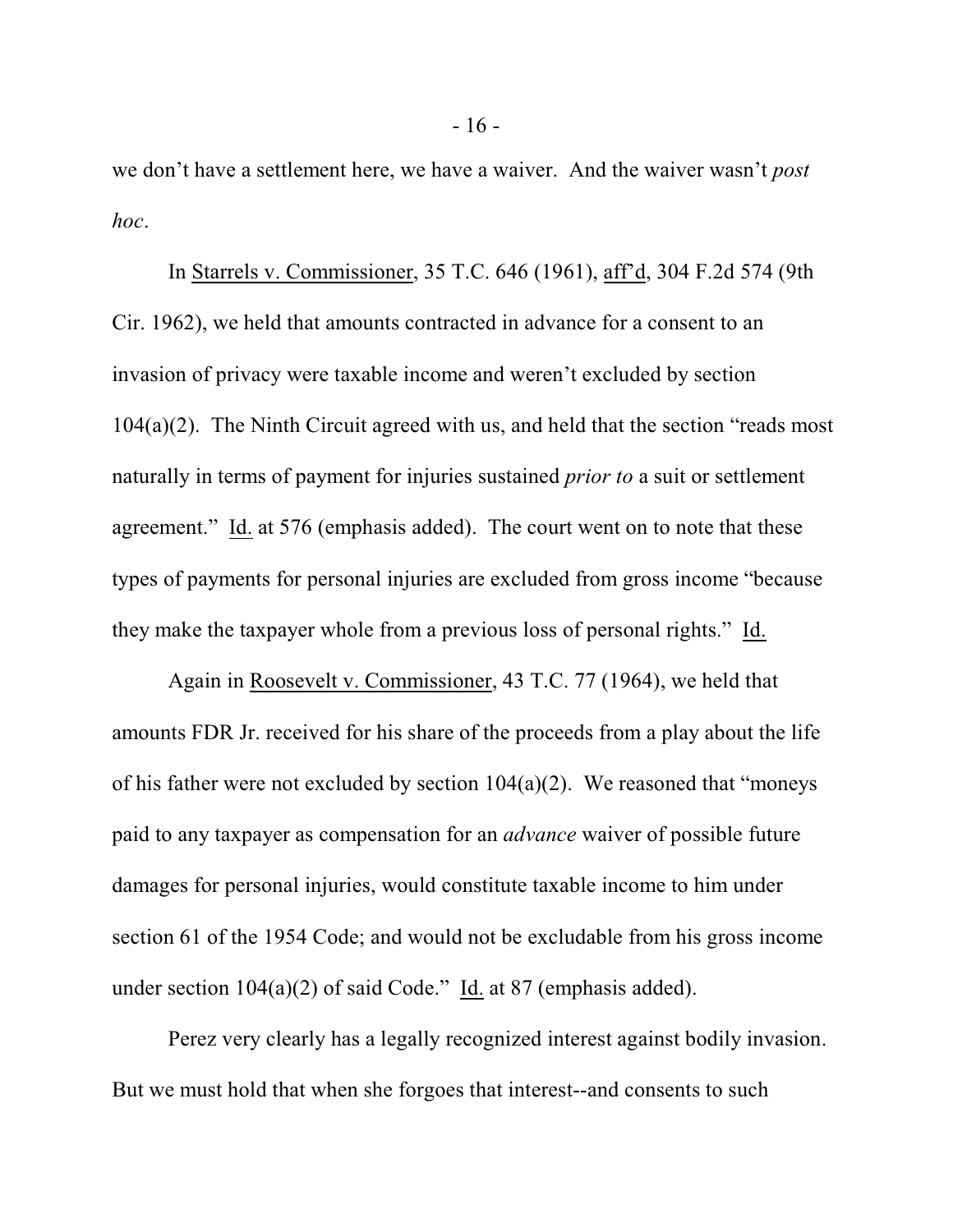intimate invasion for payment--any amount she receives must be included in her taxable income. Had the Donor Source or the clinic exceeded the scope of Perez's consent, Perez may have had a claim for damages. But the injury here, as painful as it was to Perez, was exactly within the scope of the medical procedures to which she contractually consented. Twice. Her physical pain was a byproduct of performing a service contract, and we find that the payments were made not to compensate her for some unwanted invasion against her bodily integrity but to compensate her for services rendered.

But what is one to make of the regulation's amendment to remove the "tort and tort-type right" requirement? One should always pause before holding that an amendment didn't change anything. But here the reason is clear--the amendment *did* change the law--it just didn't change the law for people like Perez. In 1992 the Supreme Court decided United States v. Burke, 504 U.S. 229 (1992). It held that title VII backpay settlement awards were not excludable from income under section 104(a)(2). Id. at 242. At the time the statute read "damages received  $* * *$ on account of personal injuries," and the taxpayer pounced on the argument that her settlement with the Tennessee Valley Authority for unlawfully discriminating against her because she was a woman fit that requirement. Not so, said the Supreme Court. The Court emphasized that since the 1960s the Commissioner has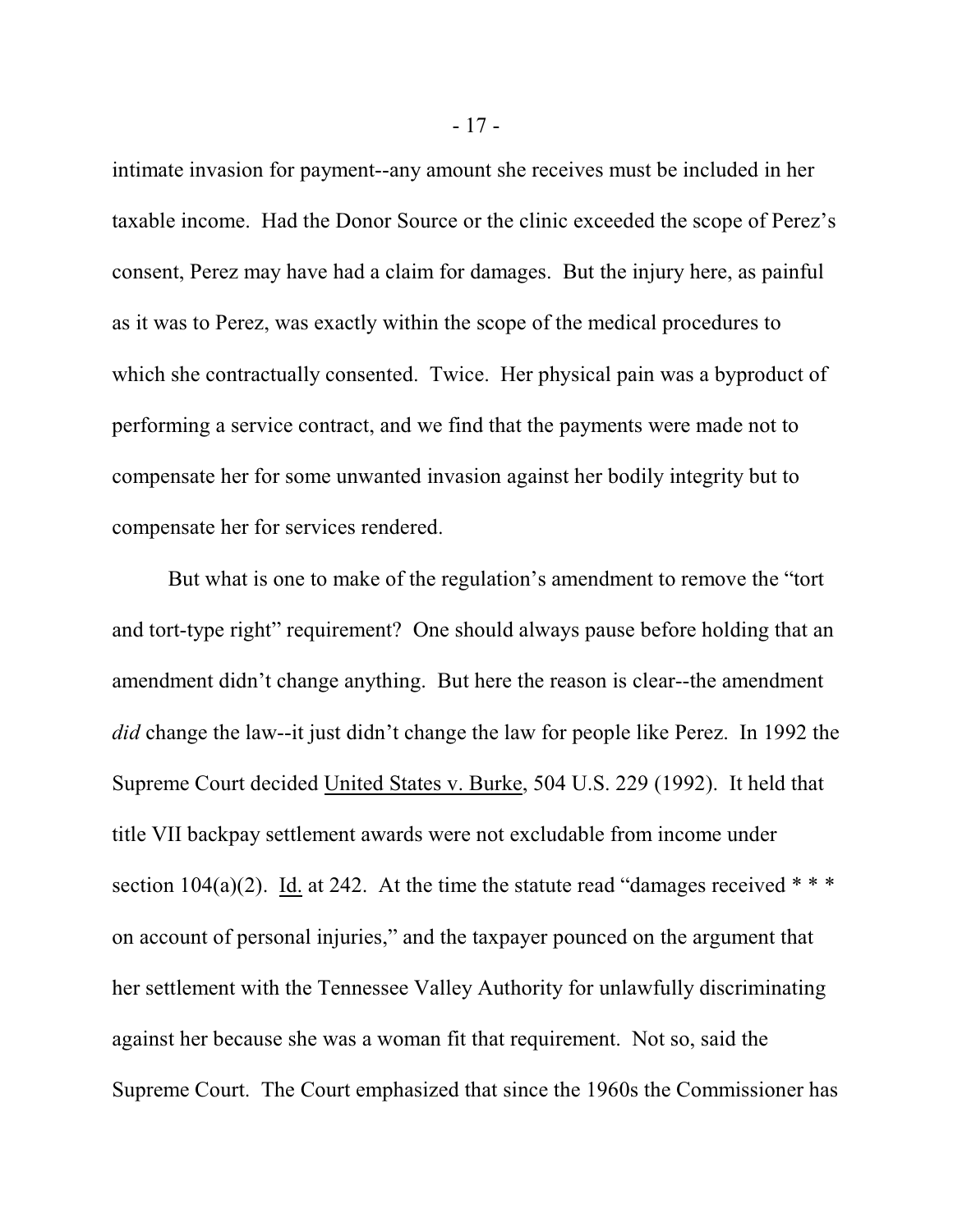formally linked the section  $104(a)(2)$  exclusion to "tort or tort-type rights." Id. at

234. It pronounced:

"The essential element of an exclusion under section  $104(a)(2)$  is that the income involved must derive from some sort of tort claim against the payor . . . . As a result, common law tort concepts are helpful in deciding whether a taxpayer is being compensated for a 'personal  $\overline{\text{injury}}$ " \* \* \*

Id. (quoting Threlkeld v. Commissioner, 87 T.C. 1294, 1305 (1986)). A few years later, in Schleier, the Supreme Court reinforced the tort or tort-type right standard when it held that payments received in an Age Discrimination in Employment Act settlement were not excludable under section 104(a)(2). Schleier, 515 U.S. at 337. The remedial scheme there also did not comport with traditional tort-type remedies, because the Act did not provide for compensation keyed to actual harm suffered. Id. at 335-36.

Shortly after the restrictive decisions in Burke and Schleier, Congress amended the Code in the Small Business Job Protection Act of 1996, Pub. L. No. 104-188, 110 Stat. 1755, and the Secretary in 2009 rewrote his regulations. This amended Code section and regulation let taxpayers who recovered under no-fault statutes exclude the "damages" that they received, even if they did not receive them for a "tort-type" claim. As we said in Simpson, the effect of removing the tort requirement from the regulation was to reverse the result in Burke and allow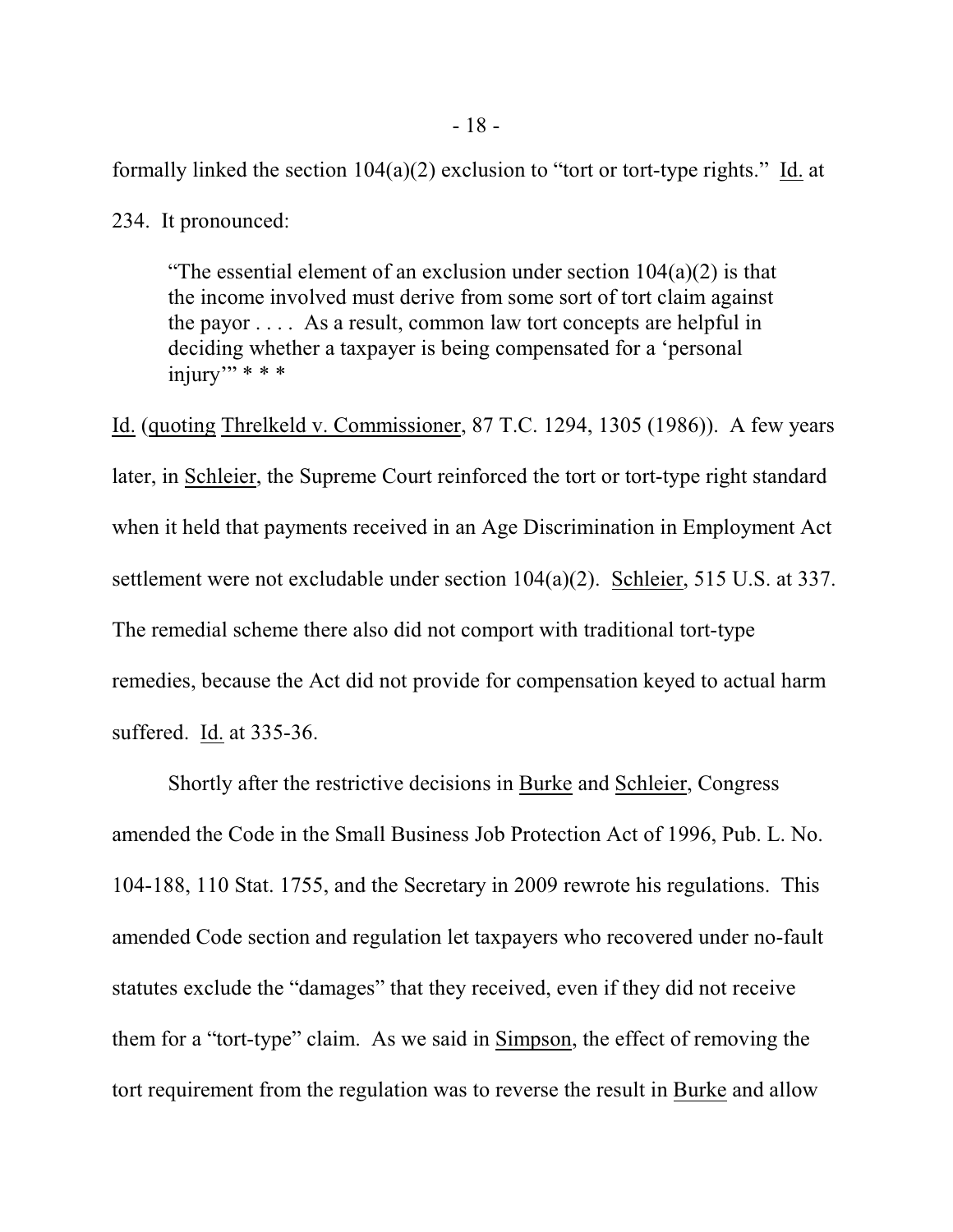the exclusion for damages awarded under no-fault statutes. See Simpson, 141 T.C. at 346.

In 2012 the Commissioner officially explained that the "tort-type rights test was intended to distinguish damages for personal injuries from, for example, damages for breach of contract." T.D. 9573. The change in the section 104 regulation reflected a profusion of remedies for persons who are physically injured and recover under no-fault statutes, so that they are treated like those who are physically injured and recover through more traditional actions in tort. But that regulation still addresses situations where a taxpayer settles a claim for physical injuries or physical sickness before--or at least in lieu of--seeing litigation through to its conclusion.

This small change just helped tax regulation keep up with a bit of a shift in American law toward administrative or statutory remedies and away from common-law tort for some kinds of personal injuries. It is not at all arbitrary, capricious, or manifestly contrary to the Code. But it also doesn't help Perez. We completely believe Perez's utterly sincere and credible testimony that the series of medical procedures that culminated in the retrieval of her eggs was painful and dangerous to her present and future health. But what matters is that she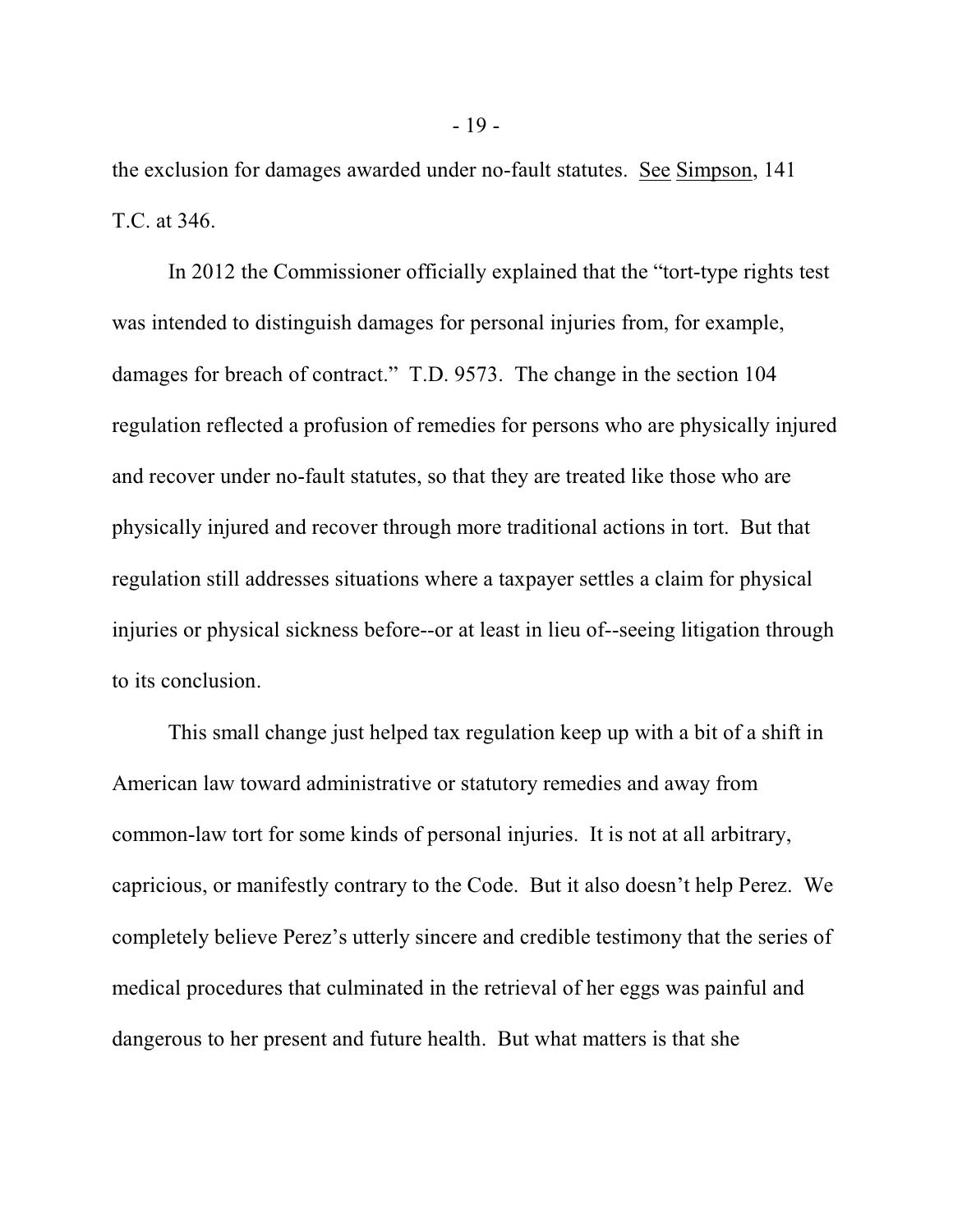voluntarily signed a contract to be paid to endure them. This means that the money she received was not "damages".

We conclude by noting that the result we reach today by taking a close look at the language and history of section 104 is also a reasonable one. We see no limit on the mischief that ruling in Perez's favor might cause: A professional boxer could argue that some part of the payments he received for his latest fight is excludable because they are payments for his bruises, cuts, and nosebleeds. A hockey player could argue that a portion of his million-dollar salary is allocable to the chipped teeth he invariably suffers during his career. And the same would go for the brain injuries suffered by football players and the less-noticed bodily damage daily endured by working men and women on farms and ranches, in mines, or on fishing boats. We don't doubt that some portion of the compensation paid all these people reflects the risk that they will feel pain and suffering, but it's a risk of pain and suffering that they agree to before they begin their work. And that makes it taxable compensation and not excludable damages.